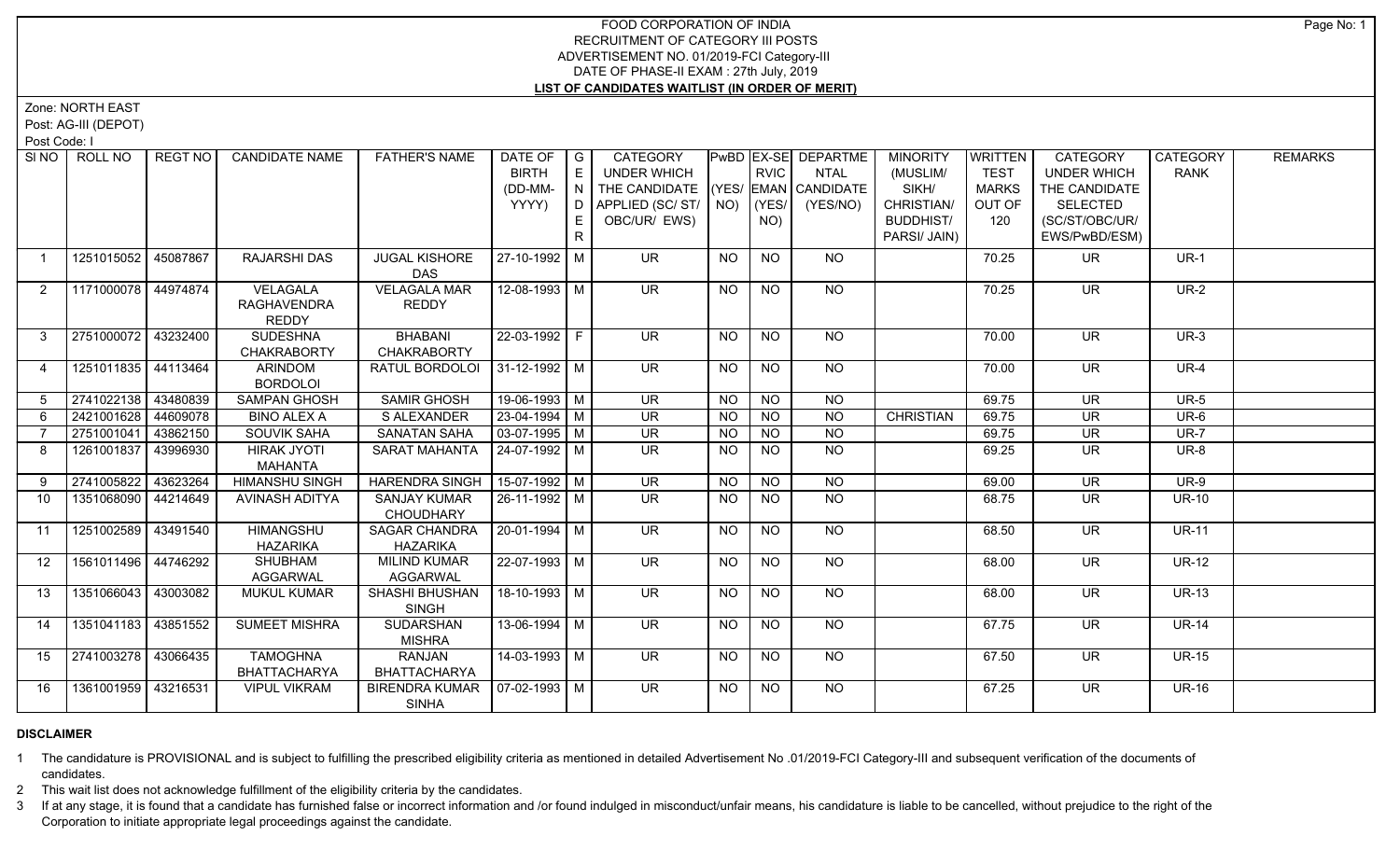Zone: NORTH EAST

Post: AG-III (DEPOT)

Post Code: I

|    | SINO   ROLL NO      | REGT NO  | <b>CANDIDATE NAME</b>   | <b>FATHER'S NAME</b>             | DATE OF                | I G | CATEGORY                           |                |                | PwBD   EX-SE   DEPARTME | <b>MINORITY</b>  | <b>WRITTEN</b> | <b>CATEGORY</b>    | CATEGORY     | <b>REMARKS</b> |
|----|---------------------|----------|-------------------------|----------------------------------|------------------------|-----|------------------------------------|----------------|----------------|-------------------------|------------------|----------------|--------------------|--------------|----------------|
|    |                     |          |                         |                                  | <b>BIRTH</b>           | E   | <b>UNDER WHICH</b>                 |                | <b>RVIC</b>    | <b>NTAL</b>             | (MUSLIM/         | <b>TEST</b>    | <b>UNDER WHICH</b> | <b>RANK</b>  |                |
|    |                     |          |                         |                                  | (DD-MM-                | IN. | THE CANDIDATE (YES/ EMAN CANDIDATE |                |                |                         | SIKH/            | <b>MARKS</b>   | THE CANDIDATE      |              |                |
|    |                     |          |                         |                                  | YYYY)                  | D   | APPLIED (SC/ ST/   NO)   (YES/     |                |                | (YES/NO)                | CHRISTIAN/       | OUT OF         | <b>SELECTED</b>    |              |                |
|    |                     |          |                         |                                  |                        | E.  | OBC/UR/ EWS)                       |                | NO)            |                         | <b>BUDDHIST/</b> | 120            | (SC/ST/OBC/UR/     |              |                |
|    |                     |          |                         |                                  |                        | R   |                                    |                |                |                         | PARSI/ JAIN)     |                | EWS/PwBD/ESM)      |              |                |
| 17 | 1731000911          | 43365027 | P ABHISHEK REDDY        | P M S REDDY                      | 23-04-1995 M           |     | <b>UR</b>                          | NO.            | <b>NO</b>      | <b>NO</b>               |                  | 67.00          | UR                 | <b>UR-17</b> |                |
| 18 | 1271000754          | 44404072 | <b>ABID HUSSAIN</b>     | F H BARBHUIYA                    | 23-03-1992   M         |     | UR.                                | NO.            | <b>NO</b>      | <b>NO</b>               | <b>MUSLIM</b>    | 66.75          | UR.                | <b>UR-18</b> |                |
|    |                     |          | <b>BARBHUIYA</b>        |                                  |                        |     |                                    |                |                |                         |                  |                |                    |              |                |
| 19 | 1241003219          | 43993556 | PRASUN NAG              | <b>LATE PRADEEP</b>              | 20-04-1993 M           |     | <b>UR</b>                          | <b>NO</b>      | <b>NO</b>      | <b>NO</b>               |                  | 66.75          | <b>UR</b>          | <b>UR-19</b> |                |
|    |                     |          |                         | <b>NAG</b>                       |                        |     |                                    |                |                |                         |                  |                |                    |              |                |
| 20 | 1411056378          | 44500343 | PRANSHU NANDAN          | AKHILESH NANDAN   27-07-1994   M |                        |     | <b>UR</b>                          | <b>NO</b>      | <b>NO</b>      | <b>NO</b>               |                  | 66.75          | <b>UR</b>          | <b>UR-20</b> |                |
| 21 | 2631030794          | 43690336 | <b>AMAN KUMAR</b>       | <b>RAJESH KUMAR</b>              | $09-09-1995$ M         |     | <b>UR</b>                          | <b>NO</b>      | N <sub>O</sub> | $\overline{NO}$         |                  | 66.50          | <b>UR</b>          | <b>UR-21</b> |                |
| 22 | 1271001931          | 43669499 | SAMARESH DAS            | SITESH DAS                       | $02 - 06 - 1992$ M     |     | <b>UR</b>                          | <b>NO</b>      | <b>NO</b>      | <b>NO</b>               |                  | 65.75          | <b>UR</b>          | <b>UR-22</b> |                |
| 23 | 1251012214          | 44893530 | <b>DEBARTHA PATHAK</b>  | <b>SUDARSHAN</b>                 | 19-07-1995   M         |     | UR.                                | NO.            | <b>NO</b>      | <b>NO</b>               |                  | 65.75          | UR                 | <b>UR-23</b> |                |
|    |                     |          |                         | <b>PATHAK</b>                    |                        |     |                                    |                |                |                         |                  |                |                    |              |                |
| 24 | 1241000782 43811733 |          | <b>URMI</b>             | <b>LATE UJJAL</b>                | 16-11-1994 F           |     | $\overline{\mathsf{UR}}$           | NO.            | <b>NO</b>      | NO                      |                  | 65.50          | <b>UR</b>          | <b>UR-24</b> |                |
|    |                     |          | <b>CHAKRABORTY</b>      | <b>CHAKRABORTY</b>               |                        |     |                                    |                |                |                         |                  |                |                    |              |                |
| 25 | 1261002790          | 43230720 | PRANDEEP BORAH          | <b>JIBON BORAH</b>               | $04-08-1992$ M         |     | <b>UR</b>                          | <b>NO</b>      | N <sub>O</sub> | $N$ O                   |                  | 65.25          | <b>UR</b>          | <b>UR-25</b> |                |
| 26 | 2741028057          | 43556864 | PRAN PRATIM             | PRADIP KUMAR                     | 22-04-1995   M         |     | UR.                                | NO.            | <b>NO</b>      | N <sub>O</sub>          |                  | 65.25          | <b>UR</b>          | <b>UR-26</b> |                |
|    |                     |          | <b>GHOSH</b>            | <b>GHOSH</b>                     |                        |     |                                    |                |                |                         |                  |                |                    |              |                |
| 27 | 1251002974          | 44418269 | <b>VIVEK SAHA</b>       | <b>SHYAMAL SAHA</b>              | $23 - 01 - 1995$ M     |     | UR                                 | <b>NO</b>      | N <sub>O</sub> | $N$ O                   |                  | 65.00          | <b>UR</b>          | <b>UR-27</b> |                |
| 28 | 1351091250 43995041 |          | <b>MRITYUNJAY KUMAR</b> | <b>TRILOK NATH</b>               | 21-10-1996 M           |     | <b>UR</b>                          | <b>NO</b>      | <b>NO</b>      | <b>NO</b>               |                  | 65.00          | UR                 | <b>UR-28</b> |                |
|    |                     |          |                         | <b>CHOUDHARY</b>                 |                        |     |                                    |                |                |                         |                  |                |                    |              |                |
| 29 | 1761015619 43031165 |          | <b>ROSHAN SINHA</b>     | <b>SHASHI BHUSHAN</b>            | 25-12-1993 M           |     | <b>UR</b>                          | <b>NO</b>      | <b>NO</b>      | <b>NO</b>               |                  | 64.75          | <b>UR</b>          | <b>UR-29</b> |                |
|    |                     |          |                         | PRASAD SINHA                     |                        |     |                                    |                |                |                         |                  |                |                    |              |                |
| 30 | 2741028690 43767016 |          | <b>SARBARTHA</b>        | <b>TAPAS KUMAR</b>               | 13-01-1993   M         |     | <b>OBC</b>                         | NO.            | NO.            | NO.                     |                  | 64.50          | UR; OBC            | <b>UR-30</b> |                |
|    |                     |          | <b>MANDAL</b>           | <b>MANDAL</b>                    |                        |     |                                    |                |                |                         |                  |                |                    |              |                |
| 31 | 1351076030 44403013 |          | <b>SUSHANT KUMAR</b>    | SHIVNATH SINGH                   | $\boxed{04-04-1993}$ M |     | OBC                                | N <sub>O</sub> | N <sub>O</sub> | N <sub>O</sub>          |                  | 63.75          | UR; OBC            | <b>UR-31</b> |                |
| 32 | 1721001186 44616094 |          | <b>MANISH KUMAR</b>     | <b>BIRENDRA PRASAD</b>           | 15-06-1993 M           |     | OBC                                | NO.            | <b>NO</b>      | <b>NO</b>               |                  | 63.75          | UR; OBC            | <b>UR-32</b> |                |
|    |                     |          |                         | <b>SINGH</b>                     |                        |     |                                    |                |                |                         |                  |                |                    |              |                |
| 33 | 1251001605 43019318 |          | <b>VISHAL KUMAR</b>     | <b>MANOJ KUMAR</b>               | 29-11-1993 M           |     | UR.                                | NO             | N <sub>O</sub> | NO                      |                  | 63.75          | UR.                | <b>UR-33</b> |                |
|    |                     |          |                         | SINGH                            |                        |     |                                    |                |                |                         |                  |                |                    |              |                |
| 34 | 2531001326 43015838 |          | <b>SUKOMAL PAUL</b>     | <b>TRIDIP PAUL</b>               | $\boxed{03-08-1994}$ M |     | <b>OBC</b>                         | NO.            | NO.            | <b>NO</b>               |                  | 63.75          | UR : OBC           | <b>UR-34</b> |                |

# **DISCLAIMER**

1 The candidature is PROVISIONAL and is subject to fulfilling the prescribed eligibility criteria as mentioned in detailed Advertisement No .01/2019-FCI Category-III and subsequent verification of the documents of candidates.

2 This wait list does not acknowledge fulfillment of the eligibility criteria by the candidates.

3 If at any stage, it is found that a candidate has furnished false or incorrect information and /or found indulged in misconduct/unfair means, his candidature is liable to be cancelled, without prejudice to the right of t Corporation to initiate appropriate legal proceedings against the candidate.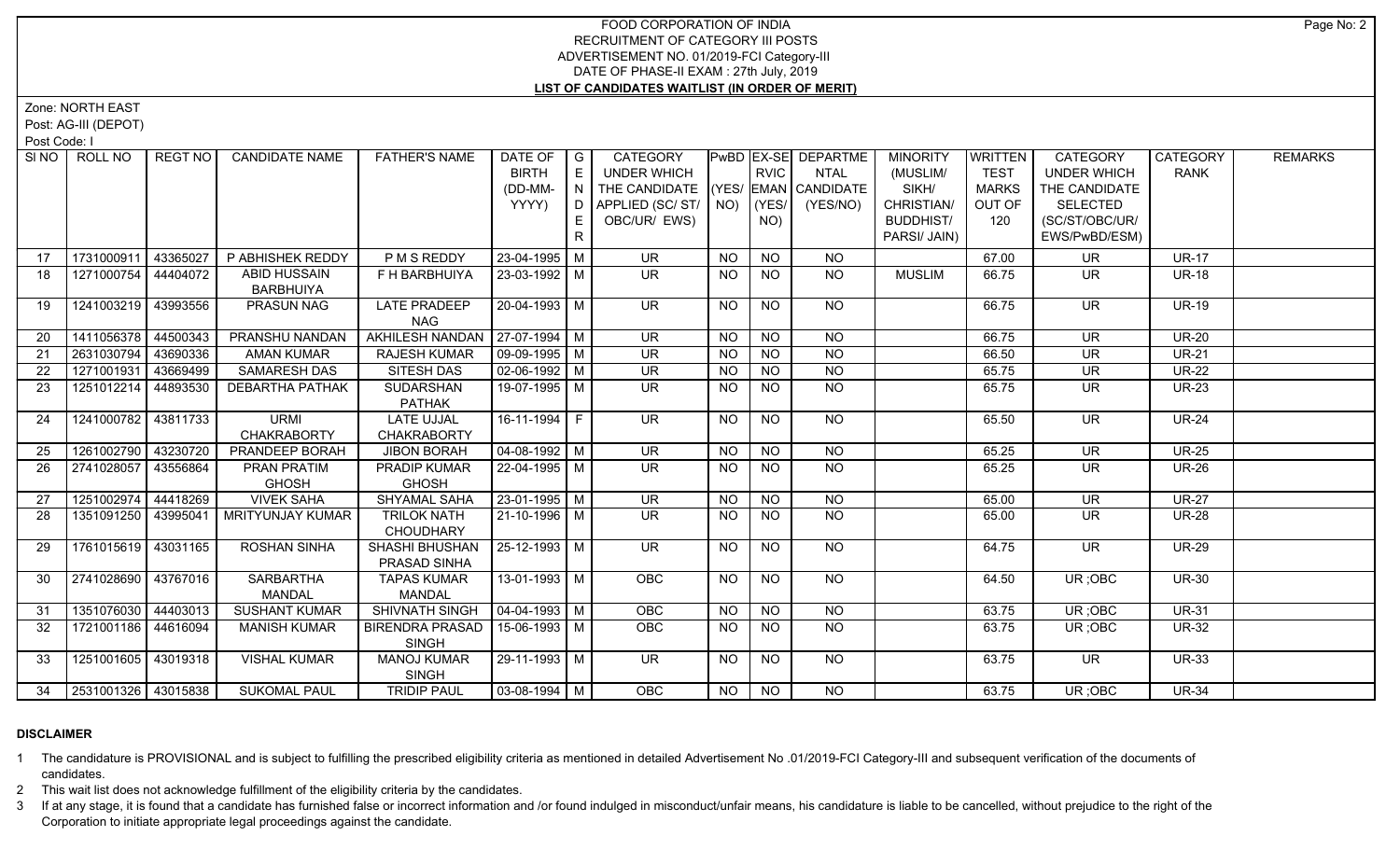Zone: NORTH EAST

Post: AG-III (DEPOT)

Post Code: I

|    | SINO   ROLL NO             | REGT NO I | <b>CANDIDATE NAME</b>                                | <b>FATHER'S NAME</b>                     | DATE OF   G<br><b>BIRTH</b><br>(DD-MM-<br>YYYY) | E<br>N.<br>D<br>E. | CATEGORY<br><b>UNDER WHICH</b><br>THE CANDIDATE (YES/ EMAN CANDIDATE<br>APPLIED (SC/ ST/   NO)   (YES/<br>OBC/UR/ EWS) |                 | <b>RVIC</b><br>NO) | PwBD   EX-SE   DEPARTME  <br><b>NTAL</b><br>(YES/NO) | <b>MINORITY</b><br>(MUSLIM/<br>SIKH/<br>CHRISTIAN/<br><b>BUDDHIST/</b><br>PARSI/ JAIN) | <b>WRITTEN</b><br><b>TEST</b><br>MARKS<br>OUT OF<br>120 | <b>CATEGORY</b><br><b>UNDER WHICH</b><br>THE CANDIDATE<br><b>SELECTED</b><br>(SC/ST/OBC/UR/<br>EWS/PwBD/ESM) | CATEGORY<br><b>RANK</b> | <b>REMARKS</b> |
|----|----------------------------|-----------|------------------------------------------------------|------------------------------------------|-------------------------------------------------|--------------------|------------------------------------------------------------------------------------------------------------------------|-----------------|--------------------|------------------------------------------------------|----------------------------------------------------------------------------------------|---------------------------------------------------------|--------------------------------------------------------------------------------------------------------------|-------------------------|----------------|
| 35 | 2151011588                 | 43933000  | <b>GOBARDHAN</b><br>SAHOO                            | <b>GOBINDA</b><br>CHANDRA SAHOO          | $05-04-1995$ M                                  |                    | <b>UR</b>                                                                                                              | <b>NO</b>       | <b>NO</b>          | NO.                                                  |                                                                                        | 63.75                                                   | UR.                                                                                                          | <b>UR-35</b>            |                |
| 36 | 2621016513 44717938        |           | NAINCY SHARMA                                        | <b>KRISHAN KUMAR</b><br><b>SHARMA</b>    | 11-07-1997 F                                    |                    | OBC                                                                                                                    | <b>NO</b>       | <b>NO</b>          | <b>NO</b>                                            |                                                                                        | 63.75                                                   | UR; OBC                                                                                                      | <b>UR-36</b>            |                |
| 37 |                            |           | 2751001929   43373142 DEBARSHI SHANKAR<br><b>DEY</b> | <b>ANANDA GOPAL</b><br><b>DEY</b>        | 28-04-1992 M                                    |                    | $\overline{\mathsf{UR}}$                                                                                               | $\overline{NO}$ | $\overline{NQ}$    | $N$ <sup>O</sup>                                     |                                                                                        | 63.50                                                   | $\overline{\mathsf{UR}}$                                                                                     | <b>UR-37</b>            |                |
| 38 | 2741022166 44592887        |           | <b>SOURAV MISHRA</b>                                 | <b>SIDDHARTHA</b><br>SANKAR MISHRA       | $22 - 11 - 1992$ M                              |                    | UR.                                                                                                                    | NO.             | <b>NO</b>          | NO.                                                  |                                                                                        | 63.50                                                   | UR.                                                                                                          | <b>UR-38</b>            |                |
| 39 | 2531000689 44067520        |           | <b>SOURABH DEBNATH</b>                               | <b>ARUN KUMAR</b><br><b>DEBNATH</b>      | $25-01-1993$ M                                  |                    | <b>OBC</b>                                                                                                             | <b>NO</b>       | <b>NO</b>          | NO                                                   |                                                                                        | 63.50                                                   | UR; OBC                                                                                                      | <b>UR-39</b>            |                |
| 40 | 2151012875 43788745        |           | PURNA CHANDRA<br><b>PADHAN</b>                       | JADUMANI PADHAN   04-06-1994   M         |                                                 |                    | OBC                                                                                                                    | <b>NO</b>       | <b>NO</b>          | NO                                                   |                                                                                        | 63.50                                                   | UR; OBC                                                                                                      | <b>UR-40</b>            |                |
| 41 | 1251009776 43021420        |           | <b>AJANTA DEVI</b>                                   | NARAYAN SARMA                            | $27-01-1996$ F                                  |                    | <b>UR</b>                                                                                                              | <b>NO</b>       | <b>NO</b>          | <b>NO</b>                                            |                                                                                        | 63.50                                                   | <b>UR</b>                                                                                                    | <b>UR-41</b>            |                |
| 42 | 1351024931                 | 44676483  | NITESH KUMAR<br><b>SINGH</b>                         | <b>SUNIL KUMAR</b><br><b>SINGH</b>       | 27-01-1992 M                                    |                    | <b>UR</b>                                                                                                              | NO.             | <b>NO</b>          | <b>NO</b>                                            |                                                                                        | 63.25                                                   | <b>UR</b>                                                                                                    | <b>UR-42</b>            |                |
| 43 | 2741031537                 | 44839391  | PRALAY KUMAR<br><b>PAUL</b>                          | <b>DIPAK KUMAR</b><br><b>PAUL</b>        | 22-02-1992 M                                    |                    | $\overline{\mathsf{UR}}$                                                                                               | NO.             | <b>NO</b>          | NO                                                   |                                                                                        | 63.25                                                   | <b>UR</b>                                                                                                    | <b>UR-43</b>            |                |
| 44 | 2741027926 44268796        |           | <b>TANUSHREE</b><br><b>CHAKRABORTY</b>               | <b>TAPAN KUMAR</b><br><b>CHAKRABORTY</b> | 20-07-1992 F                                    |                    | $\overline{\mathsf{UR}}$                                                                                               | <b>NO</b>       | $\overline{NO}$    | $N$ <sup>O</sup>                                     |                                                                                        | 63.00                                                   | <b>UR</b>                                                                                                    | <b>UR-44</b>            |                |
| 45 | 1251012502 43014012        |           | <b>IPSITA GHOSH</b>                                  | <b>AUROBINDO</b><br><b>GHOSH</b>         | 18-10-1993 F                                    |                    | <b>UR</b>                                                                                                              | <b>NO</b>       | <b>NO</b>          | $N$ O                                                |                                                                                        | 63.00                                                   | <b>UR</b>                                                                                                    | <b>UR-45</b>            |                |
| 46 | 1351036401                 | 44393828  | RAJESH KUMAR                                         | <b>HARI SHEKHAR</b><br><b>MISHRA</b>     | 10-03-1994 M                                    |                    | UR.                                                                                                                    | NO              | <b>NO</b>          | NO.                                                  |                                                                                        | 63.00                                                   | <b>UR</b>                                                                                                    | <b>UR-46</b>            |                |
| 47 | 2131002476 45070839        |           | CHITTARANJAN<br>PALLAI                               | <b>JAYANTA KUMAR</b><br><b>PALLAI</b>    | 17-01-1995 M                                    |                    | OBC                                                                                                                    | <b>NO</b>       | <b>NO</b>          | <b>NO</b>                                            |                                                                                        | 63.00                                                   | UR; OBC                                                                                                      | <b>UR-47</b>            |                |
| 48 | 1731003353 43361437        |           | <b>ANKIT KUMAR</b><br><b>SINGH</b>                   | SHYAM SUNDAR<br><b>SINGH</b>             | $14 - 02 - 1992$ M                              |                    | <b>UR</b>                                                                                                              | <b>NO</b>       | <b>NO</b>          | NO                                                   |                                                                                        | 62.75                                                   | <b>UR</b>                                                                                                    | <b>UR-48</b>            |                |
|    | 49   1721002352   43728619 |           | <b>SUMIT KUMAR</b>                                   | DHANANJAY SINGH   28-03-1992   M         |                                                 |                    | UR.                                                                                                                    | NO              | NO                 | NO.                                                  |                                                                                        | 62.75                                                   | UR.                                                                                                          | <b>UR-49</b>            |                |

# **DISCLAIMER**

1 The candidature is PROVISIONAL and is subject to fulfilling the prescribed eligibility criteria as mentioned in detailed Advertisement No .01/2019-FCI Category-III and subsequent verification of the documents of candidates.

2 This wait list does not acknowledge fulfillment of the eligibility criteria by the candidates.

3 If at any stage, it is found that a candidate has furnished false or incorrect information and /or found indulged in misconduct/unfair means, his candidature is liable to be cancelled, without prejudice to the right of t Corporation to initiate appropriate legal proceedings against the candidate.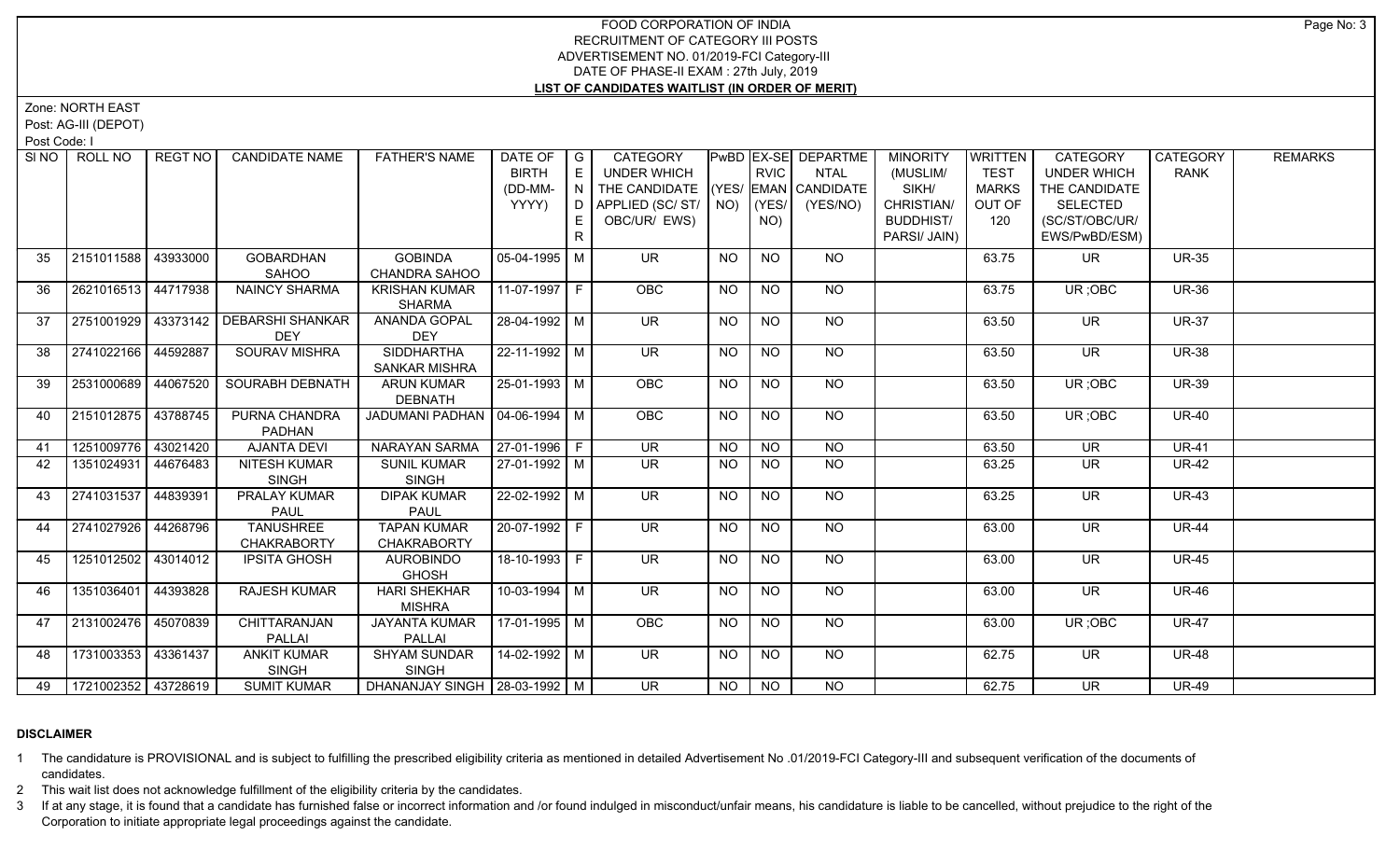Zone: NORTH EAST

Post: AG-III (DEPOT)

Post Code: I

|    | SINO   ROLL NO      | REGT NO I          | <b>CANDIDATE NAME</b>  | <b>FATHER'S NAME</b>            | DATE OF   G    |                | CATEGORY                           |           |                 | PwBD   EX-SE   DEPARTME | <b>MINORITY</b>  | WRITTEN      | <b>CATEGORY</b>          | CATEGORY     | <b>REMARKS</b> |
|----|---------------------|--------------------|------------------------|---------------------------------|----------------|----------------|------------------------------------|-----------|-----------------|-------------------------|------------------|--------------|--------------------------|--------------|----------------|
|    |                     |                    |                        |                                 | <b>BIRTH</b>   | E              | UNDER WHICH                        |           | <b>RVIC</b>     | <b>NTAL</b>             | (MUSLIM/         | <b>TEST</b>  | <b>UNDER WHICH</b>       | <b>RANK</b>  |                |
|    |                     |                    |                        |                                 | (DD-MM-        | $\overline{N}$ | THE CANDIDATE (YES/ EMAN CANDIDATE |           |                 |                         | SIKH/            | <b>MARKS</b> | THE CANDIDATE            |              |                |
|    |                     |                    |                        |                                 | YYYY)          | D.             | APPLIED (SC/ ST/   NO)   (YES/     |           |                 | (YES/NO)                | CHRISTIAN/       | OUT OF       | <b>SELECTED</b>          |              |                |
|    |                     |                    |                        |                                 |                | E              | OBC/UR/ EWS)                       |           | NO)             |                         | <b>BUDDHIST/</b> | 120          | (SC/ST/OBC/UR/           |              |                |
|    |                     |                    |                        |                                 |                | $\mathsf{R}$   |                                    |           |                 |                         | PARSI/ JAIN)     |              | EWS/PwBD/ESM)            |              |                |
| 50 | 2151011743          | 44233568           | <b>SUNIL KUMAR</b>     | <b>BISHNU CHARAN</b>            | 15-05-1992 M   |                | UR.                                | NO        | <b>NO</b>       | <b>NO</b>               |                  | 62.75        | UR.                      | <b>UR-50</b> |                |
|    |                     |                    | PANIGRAHI              | <b>PANIGRAHI</b>                |                |                |                                    |           |                 |                         |                  |              |                          |              |                |
| 51 | 1351068480          | 44370515           | <b>ANISH RAJ</b>       | SUBHASH PRASAD                  | $08-05-1993$ M |                | <b>OBC</b>                         | <b>NO</b> | <b>NO</b>       | <b>NO</b>               |                  | 62.75        | UR; OBC                  | <b>UR-51</b> |                |
| 52 | 1271001061          | 43673689           | RAJDEEP DAS            | <b>LATE BIRESH</b>              | 28-01-1994 M   |                | <b>OBC</b>                         | NO.       | <b>NO</b>       | <b>NO</b>               |                  | 62.75        | UR; OBC                  | <b>UR-52</b> |                |
|    |                     |                    |                        | <b>CHANDRA DAS</b>              |                |                |                                    |           |                 |                         |                  |              |                          |              |                |
| 53 | 2741004829          | 43859968           | <b>ARKO PAN</b>        | <b>SUNIL PAN</b>                | 24-08-1997 M   |                | <b>UR</b>                          | <b>NO</b> | $\overline{NO}$ | $\overline{NQ}$         |                  | 62.75        | <b>UR</b>                | <b>UR-53</b> |                |
| 54 | 2531001872 43239380 |                    | <b>BIPLAB PAUL</b>     | <b>BAKUL CHANDRA</b>            | 17-06-1993 M   |                | <b>UR</b>                          | NO.       | <b>NO</b>       | NO                      |                  | 62.50        | UR.                      | <b>UR-54</b> |                |
|    |                     |                    |                        | <b>PAUL</b>                     |                |                |                                    |           |                 |                         |                  |              |                          |              |                |
| 55 | 1271001680 43240647 |                    | <b>BUDHADITYA DHAR</b> | <b>HIRALAL DHAR</b>             | $03-07-1993$ M |                | $\overline{\mathsf{UR}}$           | <b>NO</b> | N <sub>O</sub>  | N <sub>O</sub>          |                  | 62.50        | $\overline{\mathsf{UR}}$ | <b>UR-55</b> |                |
| 56 | 1351066263          | 43083754           | <b>PRINCE KUMAR</b>    | <b>KRISHNA KANT</b>             | 15-05-1994   M |                | UR.                                | NO.       | <b>NO</b>       | <b>NO</b>               |                  | 62.50        | UR                       | <b>UR-56</b> |                |
|    |                     |                    |                        | CHOUDHARY                       |                |                |                                    |           |                 |                         |                  |              |                          |              |                |
| 57 | 1231000501          | 45166788           | NITISH KUMAR           | <b>TIKARAM DAHAL</b>            | 27-02-1992 M   |                | UR.                                | NO.       | <b>NO</b>       | NO                      |                  | 62.25        | <b>UR</b>                | <b>UR-57</b> |                |
|    |                     |                    | <b>DAHAL</b>           |                                 |                |                |                                    |           |                 |                         |                  |              |                          |              |                |
| 58 | 2541009458          | 44645193           | <b>GAURAV CHAHAR</b>   | <b>AKHTYAR SINGH</b>            | $03-11-1992$ M |                | UR                                 | NO.       | NO              | $N$ O                   |                  | 62.25        | $\overline{\mathsf{UR}}$ | <b>UR-58</b> |                |
| 59 | 1351094311          | 44869711           | <b>SWETANK KUMAR</b>   | RAMANUJ PRASAD   25-06-1994   M |                |                | OBC                                | <b>NO</b> | <b>NO</b>       | $N$ O                   |                  | 62.25        | UR; OBC                  | <b>UR-59</b> |                |
| 60 | 2741005569          | 43767181           | SHOUVIK BANERJEE       | <b>DIPAK KUMAR</b>              | $02-01-1995$ M |                | UR.                                | <b>NO</b> | <b>NO</b>       | <b>NO</b>               |                  | 62.25        | UR.                      | <b>UR-60</b> |                |
|    |                     |                    |                        | <b>BANERJEE</b>                 |                |                |                                    |           |                 |                         |                  |              |                          |              |                |
| 61 | 1241002548 44711622 |                    | <b>BISHWANATH</b>      | <b>BINOY BHUSAN</b>             | 18-04-1995 M   |                | <b>UR</b>                          | <b>NO</b> | <b>NO</b>       | <b>NO</b>               |                  | 62.25        | <b>UR</b>                | <b>UR-61</b> |                |
|    |                     |                    | <b>MUKHERJEE</b>       | <b>MUKHERJEE</b>                |                |                |                                    |           |                 |                         |                  |              |                          |              |                |
| 62 | 1251014834 44917771 |                    | <b>NILUFAR YASMIN</b>  | ANOWAR HUSSAIN                  | 04-02-1992 F   |                | UR.                                | NO.       | <b>NO</b>       | <b>NO</b>               | <b>MUSLIM</b>    | 62.00        | UR                       | <b>UR-62</b> |                |
|    |                     |                    | PRODHANI               | <b>PRODHANI</b>                 |                |                |                                    |           |                 |                         |                  |              |                          |              |                |
| 63 | 1251003800 43795387 |                    | <b>DHRUBAJYOTI</b>     | <b>KESHAB CHANDRA</b>           | 18-09-1992 M   |                | <b>OBC</b>                         | NO        | <b>NO</b>       | NO                      |                  | 62.00        | UR; OBC                  | <b>UR-63</b> |                |
|    |                     |                    | <b>THAKURIA</b>        | <b>THAKURIA</b>                 |                |                |                                    |           |                 |                         |                  |              |                          |              |                |
| 64 | 2761008316 44345685 |                    | <b>NIRUPAM BISWAS</b>  | NRIPENDRA NATH                  | 20-09-1992 M   |                | $\overline{\mathsf{UR}}$           | <b>NO</b> | N <sub>O</sub>  | $N$ O                   |                  | 62.00        | $\overline{\mathsf{UR}}$ | <b>UR-64</b> |                |
|    |                     |                    |                        | <b>BISWAS</b>                   |                |                |                                    |           |                 |                         |                  |              |                          |              |                |
| 65 | 1351055963          | $ 44134125\rangle$ | NEERAJ KUMAR JHA       | <b>MITHLESH JHA</b>             | $05-11-1992$ M |                | <b>EWS</b>                         | <b>NO</b> | NO              | <b>NO</b>               |                  | 62.00        | UR; EWS                  | <b>UR-65</b> |                |
| 66 | 1251001805 43608226 |                    | <b>MOYUK</b>           | <b>MRINAL KANTI</b>             | 05-11-1996 M   |                | UR.                                | NO        | <b>NO</b>       | <b>NO</b>               |                  | 62.00        | UR.                      | <b>UR-66</b> |                |
|    |                     |                    | <b>CHOWDHURY</b>       | <b>CHOWDHURY</b>                |                |                |                                    |           |                 |                         |                  |              |                          |              |                |

# **DISCLAIMER**

1 The candidature is PROVISIONAL and is subject to fulfilling the prescribed eligibility criteria as mentioned in detailed Advertisement No .01/2019-FCI Category-III and subsequent verification of the documents of candidates.

2 This wait list does not acknowledge fulfillment of the eligibility criteria by the candidates.

3 If at any stage, it is found that a candidate has furnished false or incorrect information and /or found indulged in misconduct/unfair means, his candidature is liable to be cancelled, without prejudice to the right of t Corporation to initiate appropriate legal proceedings against the candidate.